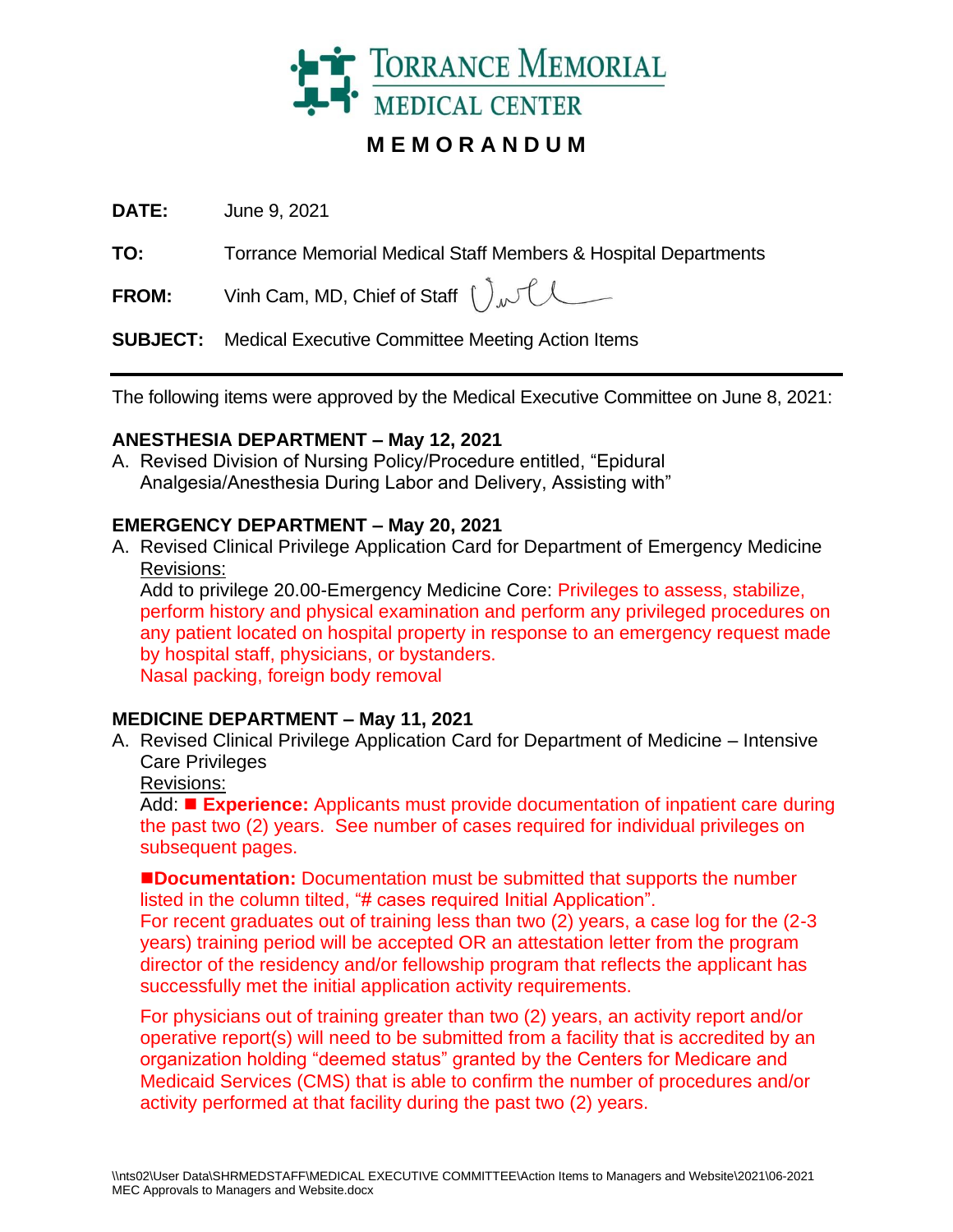Report of the Medical Executive Committee Meeting Date: June 8, 2021 Page 2 of 3

# **OBSTETRICS & GYNECOLOGY DEPARTMENT – May 25, 2021**

A. Revised Clinical Privilege Application Card for Department of OB/GYN – Reproductive Endocrinology and Infertility Revisions:

■ Training: New Applicants to the medical staff must be Board Certified or meet the requirements for obtaining board certification with education, training, and experience as required by the board in their respective specialties; or successful completion of an accredited residency or clinical fellowship program in obstetrics and gynecology; and successful completion of an accredited training program in Reproductive Endocrinology and Infertility; and evidence of significant postgraduate continuing medical education in Reproductive Endocrinology and Infertility and significant recent Reproductive Endocrinology and Infertility surgical experience. Boards recognized to satisfy the above requirements are those boards approved by the American Board of Medical Specialties.

- B. New Practice Prerogative Application Card for Allied Health Professional Nurse Midwife (Physician Employed) – Obstetrics & Gynecology Department
- C. Revised Clinical Privilege Application Card for Department of OB/GYN Obstetrics & Gynecology
	- Revisions:

Add to privilege 50.01-Major Gynecology Core: Ancillary and/or Diagnostic cystoscopy with GYN procedures.

Remove from privilege 50.09-Major Gynecology-Vaginal: and diagnostic cystoscopy Delete privilege 50.02-Ancillary and/or Diagnostic cystoscopy with GYN procedures.

# **SURGERY DEPARTMENT – June 4, 2021**

- A. Revised Gastric Bypass and Sleeve Gastrectomy Patient Post-Operative Hospital Instructions and Home Instructions
- B. Revised Adjustable Gastric Band Patient (Lap Band) Home Instructions
- C. Bariatric Pain Management Algorithm *(annual review-no changes)*
- D. Anesthesia Guidelines for Bariatric Surgery *(annual review-no changes)*
- E. Bariatric Clinical Pathways *(annual review-no changes)*
	- a. Peri-Op Laparoscopic Placement/Revision of Adjustable Gastric Banding (Outpatient)
	- b. Peri-Op Laparoscopic Gastric Bypass/Sleeve Gastrectomy/Revision
	- c. Peri-Op Open Gastric Bypass/Revision
	- d. Laparoscopic Gastric Bypass/Sleeve Gastrectomy/Revision
	- e. Open Gastric Bypass
- F. Revised Division of Critical Care Services Policy/Procedure entitled, "Intravenous Infusion Medication Titration"
- G. New Clinical Privilege Application Card for Department of Surgery Pediatric Otolaryngology
- H. Revised Clinical Privilege Application Card for Department of Surgery Ophthalmology Surgery

Revisions:

Add: ◼ Emergency Call Panel: Physicians holding privilege 95.00-Ophthalmology Minor Core